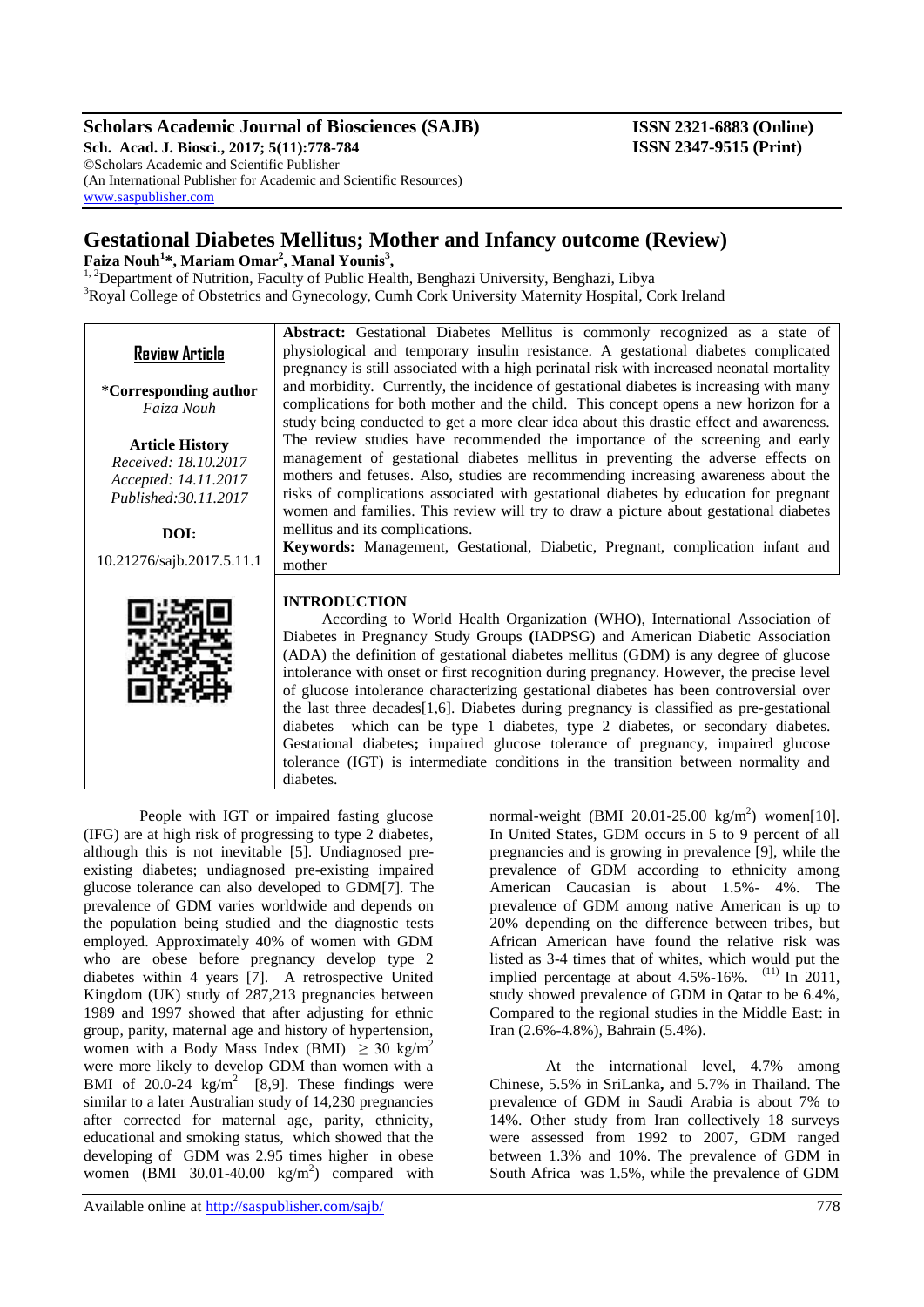#### **Faiza Nouh** *et al.***, Sch. Acad. J. Biosci., Nov 2017; 5(11):778-784**

in North Africa is 27.8%, while in Egypt and Arabic countries is (7.2%), while is 5.4% in Algeria [12]. In European the prevalence is about 1-3%. In Australia, at least 17,000 women develop GDM every year. Between 5% to 8% of pregnant women will develop gestational diabetes and this usually occurs around the  $24<sup>th</sup>$  to  $28<sup>th</sup>$ week of pregnancy [10, 13]. GDM can affect the women during pregnancy and may be cause complications for mothers and infants, some of these complications are serious. For this reason, the screening and early diagnoses for diabetic women are very significant and mainly if the mothers have risk factor(s) for diabetes, the mother needs management to minimize the risk of complication [13, 14]. Accordingly, life-style modification throughout diet and exercise are important approach to bring down the glucose level and improve the overall health status. The aim of this study is reviewing the management of GDM through screening and early diagnosis to minimize the complications for mothers and babies [6,7,10,15].

## **MATERIALS AND METHODS**

Searching on the internet using the Google search engine using the keywords: management of gestational diabetic mother and complication in infant and mother. The search resulted (201) sources of which the most relevant; and actually used were (29) articles. These (29) were considered of most relevance because they answered the aim and objective of the review; they presented accurate information based on appropriate methodology. These data search was undertaken to identify previous studies that focused on management gestational diabetic mother and its relation to complication for mother and infant. All studies reviews were written in English. The study period was from March to the end of October 2016.

# **DISCUSSION**

## **Risk factors**

Many maternal factors and characters increase the risk of developing GDM. Age greater than 25 years were more likely to develop GDM. Parity  $(≥ 3)$  is strongly associated with GDM. The parity seems to be independent of the increasing weight and age that usually accompany increasing parity[2,9]. Excess weight is another strong contributing factor. Pregnant woman who had pre-pregnancy (BMI)  $27\text{kg/m}^2$  and above are more likely to develop GDM[16-18]. Short stature , low birth weight, α-Thalassemia trait are other common risk factors of GDM. Polycystic ovary syndrome (PCOS) is characterized by chronic anovulation and hyperandrogenism; it has been linked to obesity, type 2 diabetes mellitus, dyslipidaemia, hypertension, and heart disease[19]. PCOS is a common risk factor of GDM. IGT or IFG (blood sugar levels are high, but not high enough to be diabetes)[19]. A previous child over 4000g (almost 9 lbs) indicates a fairly strong risk of GDM in subsequent pregnancies,

although macrosomia can also be due to genetic size inheritance as well as maternal hyperglycemia/fetal hyperinsulinemia. Previously giving birth to a stillborn infant has identified as a strong associated factor with GDM[20-23]. Furthermore, a previous pregnancy with GDM is very strongly associated with recurrence. Chances are generally cited as 2 of 3, with it often recurring earlier and more severely, although some studies show the rate of recurrence as lower[10]. It should be noted that it does not always recurrent had a mild case of GDM in her first pregnancy but avoided its recurrence in subsequent pregnancies by being very proactive. Polyhydramnios is sometimes associated with GDM. Physically inactive is a big risk factor for diabetes. Moreover, women who eat a diet high in fiber prior to becoming pregnant are less likely to get GDM [12,14]. It has found that every 10 grams of fiber in daily diet can decrease risk of GDM by 26 percent. Family history is another very strongly associated with GDM, especially when a first-degree relative had diabetes [17,24-27]. Regarding pregnancy risk factors; high blood pressure in pregnancy is being associated with GDM. Multiple pregnancies often have an increased risk for developing occurrence of problems like GDM and pre-eclampsia [26]. Mothers with twins or more should be monitored earlier and possibly more frequently. Increased iron stores; when body iron is excessive, oxidation can harm the sensitive beta cells of the pancreas [20,28,29].

#### **Pathogenesis**

Pregnancy is a diabetogenic condition characterized by insulin resistance with a compensatory increase in β-cell response and hyperinsulinemia. Insulin resistance usually begins in the second trimester and progresses throughout the remainder of the pregnancy. Insulin sensitivity is reduced by as much as 80%. Placental secretion of hormones, such as progesterone, cortisol, placental lactogen, prolactin, and growth hormone, is a major contributor to the insulinresistant state seen in pregnancy. The insulin resistance likely plays a role in ensuring that the fetus has an adequate supply of glucose by changing the maternal energy metabolism from carbohydrates to lipids [5,11,22,27]. Women with GDM have a greater severity of insulin resistance compared to the insulin resistance seen in normal pregnancies. They also have an impairment of the compensatory increase in insulin secretion. Women with GDM had a 67% reduction in their β-cell compensation compared with normal pregnant control subjects. There is also a subset of women with GDM who have evidence of islet cell autoimmunity. The reported prevalence of islet cell antibodies in women with GDM ranges from 1.6 to 38%. The prevalence of other islet auto antibodies, including insulin auto antibodies and glutamic acid decarboxylase antibodies, has also been variable. These women may be at risk for developing an autoimmune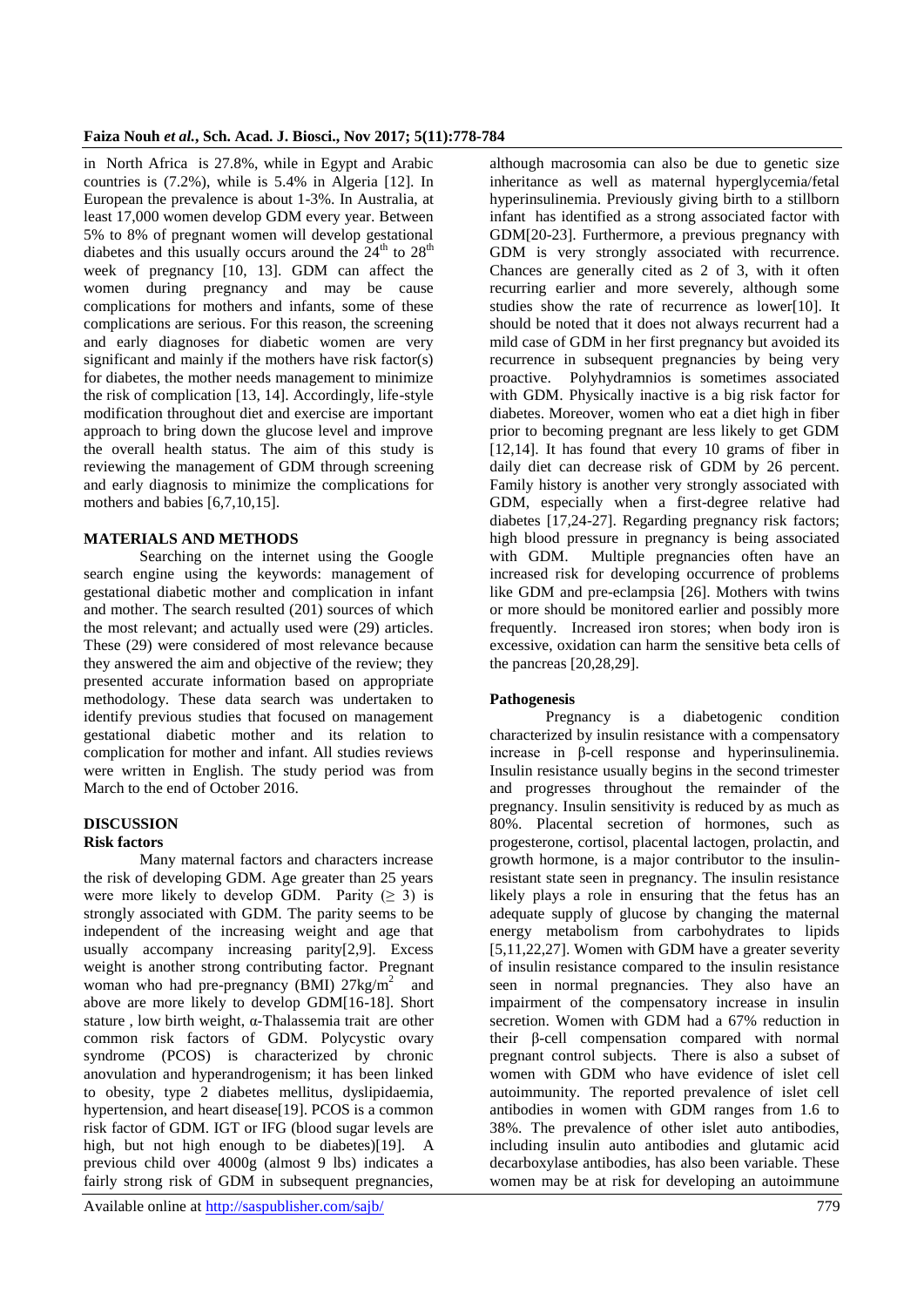form of diabetes later in life. Finally, in~5% of all cases of GDM, the β-cell's inability to compensate for the insulin resistance is the result of a defect in the β-cell, such as a mutation in glucokinase [2,17.27].

#### **Screening**

Screening is performed to select individuals to be investigated. Since 1999, the WHO has recommended the screening of all women or all women except those considered low-risk [22]. According to the ADA guidelines, patients should be screened for risk factors for GDM at their initial visit. A woman is considered high risk if she has one or more of the following: marked obesity, personal history of GDM, glucose intolerance or glycosuria, or a strong family history of type 2 diabetes. A woman is considered low risk if she meets all of the following criteria: age  $<$  25 years, normal pre-pregnancy weight, not a member of an ethnic/racial group with a high prevalence of diabetes (e.g., Hispanic American, Native American, Asian American, African American, or Pacific Islander), no known diabetes in first-degree relatives, no history of abnormal glucose tolerance, and no history of a poor obstetric outcome. A woman is considered intermediate risk if she does not fall into either the high- or low-risk category[6**].**If a woman is high risk, glucose testing should be done as soon as possible. If the initial testing is negative, the woman should be retested between 24 to 28 weeks of gestation. If she is intermediate risk, she should undergo glucose testing at 24 to 28 weeks [6,22,25]. The ADA recommends two approaches to screening for GDM if a woman has one or more risk factors—a one-step or a two-step approach. The more commonly used two-step approach involves initial non fasting screening with the 50-g oral glucose challenge test, followed by a 1-hour serum glucose concentration. If the glucose level exceeds the glucose threshold value on this test, the patient is further evaluated with the diagnostic OGTT, as follow: A 1-hour glucose value >140 mg/dl identifies~80% of women with GDM. A 1-hour glucose value  $>130$  mg/dl identifies  $\sim$  90% of women with GDM, but it has a higher false positive rate. Either value is accepted by the ADA and the American College of Obstetricians and Gynecologists (ACOG) as abnormal. The one-step approach requires a diagnostic OGTT without prior screening with the 50-g 1-hour glucose challenge test. This may be cost-effective in some high-risk patients. Of note, if a patient has a fasting plasma glucose level > 126 mg/dl or a random plasma glucose level > 200 mg/dl, this meets the threshold for diabetes mellitus and should be confirmed on a subsequent day [6].

#### **Diagnosis**

The oral glucose tolerance test (OGTT) is the most commonly used test to diagnose GDM [2]. This test involves quickly drinking a sweetened liquid, which contains 50g of sugar. The body absorbs this sugar rapidly, causing blood sugar levels to rise within 30-60 minutes. A blood sample will be taken from a vein in your arm 1 hour after drinking the solution. The blood test measures how the sugar solution was metabolized (processed by the body) 13. According to diagnostic criteria recommended by the ADA, GDM is diagnosed if two or more plasma glucose levels meet or exceed the following thresholds: fasting glucose concentration of 95 mg/dl, 1-hour glucose concentration of 180 mg/dl, 2 hour glucose concentration of 155 mg/dl, or 3-hour glucose concentration of 140 mg/dl. These values are lower than the thresholds recommended by the National Diabetes Data Group and are based on the Carpenter and Coustan modification. The ADA recommendations also include the use of a 2-hour 75-g OGTT with the same glucose thresholds listed for fasting, 1-hour, and 2-hour values. The WHO diagnostic criteria, which are used in many countries outside of North America, are based on a 2-hour 75-g OGTT. GDM is diagnosed by WHO criteria if either the fasting glucose is  $> 126$ mg/dl or the 2-hour glucose is  $> 140$  mg/dl [6,13].

#### **Complications**

Various physiological and hormonal changes of pregnancy have a significant effect on diabetes in pregnancy, and can exacerbate complication of diabetes such as nephropathy and retinopathy. Deteriorations in these conditions tend to revert to normal after delivery. Complications of pregnancy consequent upon preexisting diabetes are commonly separated into maternal and fetal [1]. The outcome of pregnancy among mothers with GDM is still worse than that of nondiabetic women [24]. Fetal complication includes m**acrosomia** which defined as birth weight more than 4,000g. When the maternal blood has too much glucose, the pancreas of the fetus senses the high glucose levels and produces more insulin in an attempt to use this glucose. The fetus converts the extra glucose to fat. Even when the mother has GDM, the fetus is able to produce all the insulin it needs. The combination of high blood glucose levels from the mother and high insulin levels in the fetus results in large deposits of fat, which causes the fetus to grow excessively large [19]. Macrosomia occurs in about 20-30% of infants whose mothers have GDM [6]. **Fetal hypoglycemia**; it refers to low blood sugar in the fetus immediately after delivery. This problem occurs if the mother's blood sugar levels have been consistently high, causing the fetus to have a high level of insulin in its circulation. After delivery, the baby continues to have a high insulin level, but it no longer has the high level of sugar from its mother, resulting in the newborn's blood sugar level becoming very low. Jaundice is another and more common in newborns of mothers who had diabetes during their pregnancy. Jaundice usually goes away, but the baby may need to be placed under special lights to help. [Neonatal polycythemia](http://www.nlm.nih.gov/medlineplus/ency/article/000536.htm) which means more red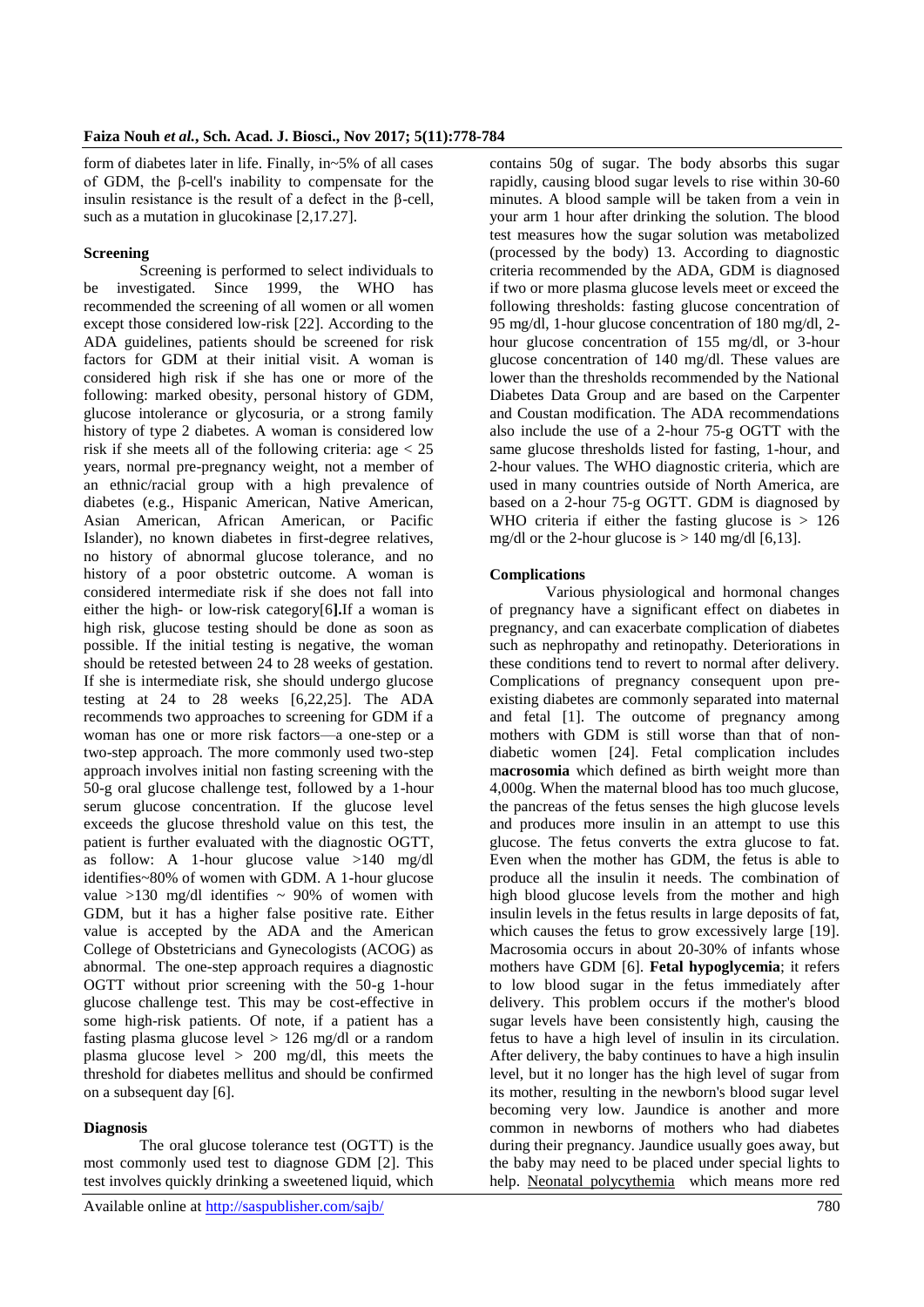blood cells than normal this may cause a blockage in the blood vessels or hyperbilirubinemia is another form of fetus complication. Other complications can affect the fetus such respiratory distress syndrome and having breathing problems perinatal mortality, congenital malformation, hypocalcaemia, Immature lungs, Small left colon syndrome - causes symptoms of intestinal blockage, Stillbirth [6,10,14,19].

On the other hand, there are several maternal complications due to GDM. Polyhydramnios is a common form of GDM maternal complications. It is thought to be related to the size of the placenta and diabetic control. It is a high risk pregnancy condition where an excess amount of amniotic fluid surrounds the unborn infant. The amniotic fluid plays an important role in the fetus' motor development in the womb. The incidence of polyhydramnios in diabetes is 5-13 per cent where the control is good, but may be as high as 22-26 per cent where it is poor [10]. Another complication is Preeclampsia (PE); it makes about 10- 30% of women with GDM develop preeclampsia. The incidence of PE among GDM mothers increases with both the severity of GDM and the pre-pregnancy BMI. Preeclampsia can harm the pregnant women by causing seizures or a stroke. PE predisposes the patient to perinatal complications such as perinatal death, prematurity and intrauterine growth retardation. Furthermore, the rate of caesarean section in diabetic pregnancies is significantly higher than that in nondiabetic pregnancies, and may be as high as 50 per cent. This is partly due to fetal macrosomia with a consequent fear of shoulder dystocia complication macrosomic vaginal deliveries, and also due to failed induction of labour [12,18].

## **Long term effects**

The immediate effects of intra-uterine death, birth trauma and neonatal hypoglycemia have been well documented. The offspring of women with GDM are more likely to develop obesity, diabetes, and cardiovascular disease. There are also data which show a link between high birth weight and breast cancer.<sup>10,16,</sup> Some of this may be the result of a genetic predisposition but it is interesting to note that gestational diabetes is transmitted preferentially (though not exclusively) through the maternal line. There is speculation that the uterine milieu leads to metabolic imprinting which influence the risk of certain diseases in adulthood. This raises the possibility that therapeutic modulation of maternal glycaemic state might prevent the fetus form developing certain diseases in later life [3].

It has been shown women with history of GDM have about 30% risk of developing type 2 DM in later life. This compares with a rate of 8% in the general population. Given the rising incidence of type 2 DM

and earlier age at onset, it seems likely that this risk is set to increase. This constitutes a significant health risk with higher rate of cardiovascular disease and premature death [3]. Women who have had gestational diabetes have a 60% increased risk of developing type 2 diabetes later-in-life. In addition, women who have gestational diabetes during one pregnancy have a 40%- 50% chance of developing diabetes in the next pregnancy [13].

#### **MANAGEMENT AND TREATMENT**

The main goal of GDM management is to reduce the risk for both mother and her infant after pregnant women diagnosed with gestational diabetes, mother will need to make changes in what she eats, and she will need to learn to check the blood sugar level. In some cases, mother will also need to learn how to give herself insulin injections [13,15]. Treatment of gestational diabetes is aiming to reduce the risk of complication for mother and infant such as, shoulder dystocia (its occurs because baby have macrosomia), polyhydramions, PE, type 2 DM, respiratory distress syndrome, neonatal polycythemia ,hypoglycemia. jaundice [15]. Moreover, changes in diet will help the pregnant to make a healthy eating plan with food choices that are good for both the mother and her baby. These choices are recommended to follow by mother throughout pregnancy and after[10]. The dietitian will learn pregnant women to make changes in her diet. The changes include avoidance high-calorie snacks and desserts, including soda with sugar, fruit punch, candy, chips, cookies, cakes, and full-fat ice cream. Pregnant can use artificial sweeteners, such as aspartame, sucralose, stevioside, or acesulfame potassium. These sweeteners have not been linked to an increased risk of birth defects. Eat a lot of vegetables and fruits, at least five servings a day is highly recommended for pregnant women. Some fruits (like grapes, dried fruit) can increase the blood sugar level excessively and should be eaten in limited amounts. Moreover, pregnant mother should not eat a lot of starchy vegetables such as potatoes. However, eating as many non-starchy fruits or vegetables as mother likes is highly recommended. Choose foods with whole grains. This includes wholewheat bread, brown rice, or whole-wheat pasta instead of white bread, white rice, or regular pasta is significant for both mother and fetus health. Eat a small amount of red meat and only a few times during the week. Pregnant mother should choose lean cuts of meat that end in "loin" (e.g. tenderloin, sirloin), and mother should remove skin from chicken and turkey before eating. Choose low- or fat-free dairy products, such as skim milk, nonfat yogurt, and low-fat cheese. Use liquid oils (olive, canola) instead of solid fats (butter, margarine, shortening) for cooking [10]. If pregnant mothers were overweight before she got pregnant the midwife or specialist will recommend her cut down on calories and do at least 30 minutes' exercise a day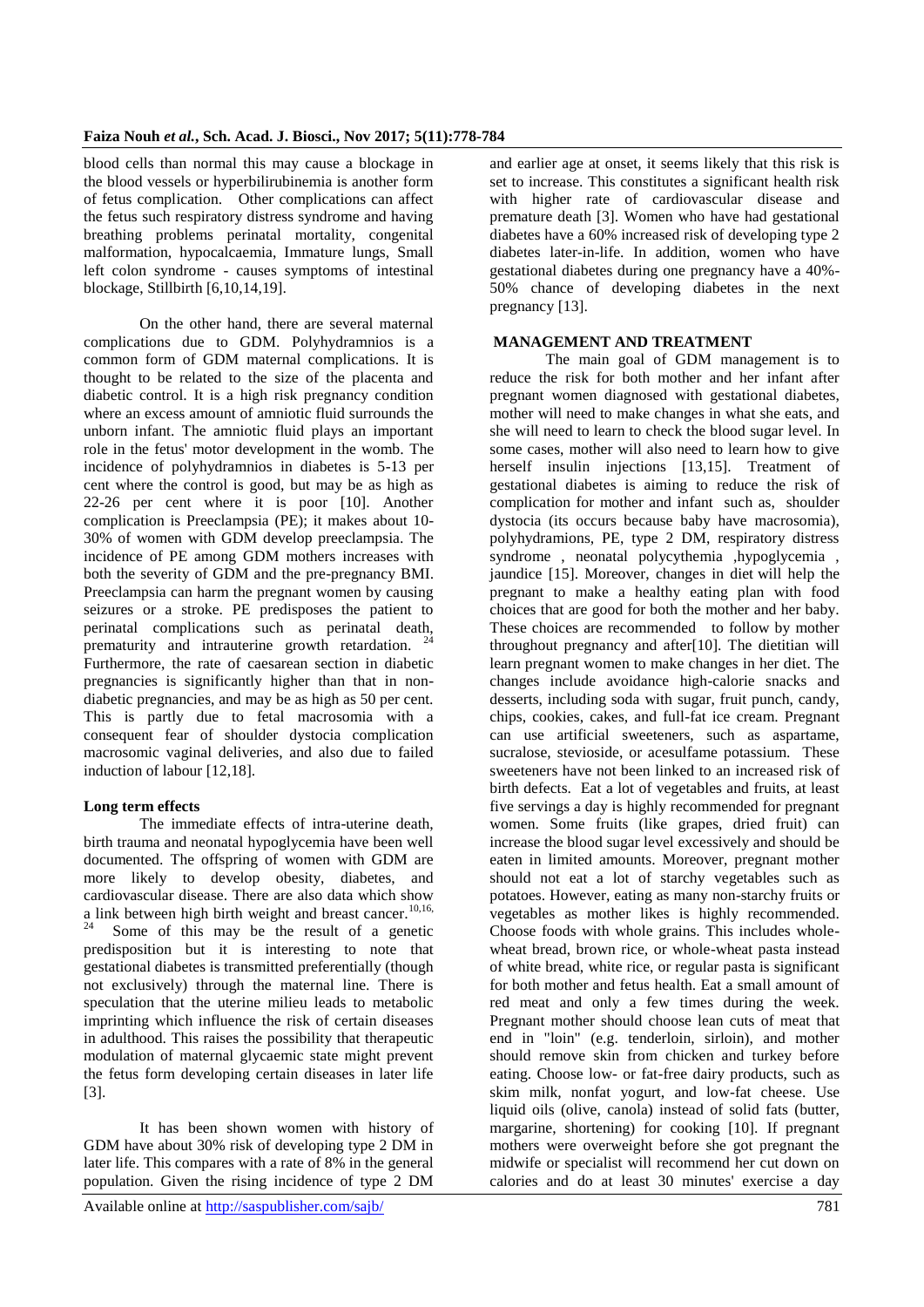[8,13,17,22]. Furthermore, regular, moderate exercise during pregnancy helps mother's body to use insulin better, which helps control her blood sugar level. Often, exercising and eating well can treat gestational diabetes. Pregnant mother should try to do at least 2 hours a week of moderate exercise One way to do this is to be active 30 minutes a day, at least 5 days a week. It is fine to be active in blocks of 10 minutes or more throughout the day and week. If mother have never exercised regularly or were not exercising before she became pregnant, talk with the doctor before she starts exercising. Exercise that does not place too much stress on the lower bodysuch as using an arm ergometer, a machine that just works her arm muscles; or riding a recumbent bicycle, a type of bike with a seat that looks like a chair-are especially good for pregnant women. Pregnant may also want to try special exercise classes for pregnant women or other low-impact activities such as swimming or walking. If exercise and changing the way mother eats keep the blood sugar within a target range, the pregnant will not need to take diabetes medicine. If pregnant mother need to takeinsulin, it is advised that she has a quick-sugar food when mother exercises in case she has symptoms of low blood sugar. If mother thinks that the blood sugar is low, pregnant should stop exercising, check the blood sugar level, and eat the snack [6,13,15].

#### **Glucose Monitoring**

Self-monitoring of blood glucose is recommended for women with GDM. The goal of monitoring is to detect glucose concentrations elevated enough to increase perinatal mortality. The Fourth International Workshop-Conference on GDM recommends maintaining the following capillary blood glucose values: pre-prandial glucose < 95 mg/dl, 1-hour postprandial glucose < 140 mg/dl, and 2-hour postprandial glucose < 120 mg/dl. (3) ACOG guidelines are the same except that the 1-hour postprandial glucose value is considered acceptable at either 130 or 140 mg/dl. A study suggests guidelines that are a little stricter: fasting glucose < 90 mg/dl and 1-hour postprandial glucose  $\langle 120 \text{ mg/dl} \rangle$  (28) One prospective study of 668 patients (334 with GDM and 334 control subjects) found that women with GDM who had a mean blood glucose level between 87 and 104 mg/dl had incidence rates of intrauterine growth retardation (IUGR) and large for gestational age (LGA) infants comparable to the control group. However, women who had mean blood glucose values < 87 mg/dl had a higher incidence of infants with IUGR, whereas women who had mean blood glucose values > 104 mg/dl had a higher incidence of LGA infants. This study suggests that although it is important to treat hyperglycemia in GDM, it is also important not to over treat because this can increase the risk of IUGR. It is important for women to check postprandial glucose levels because these have been shown to correlate more with macrosomia than do fasting levels. The diabetes in

early pregnancy study found that third-trimester postprandial glucose levels were the strongest predictor of percentile birth weight in women with GDM who require insulin therapy, adjustments of their insulin regimens based on postprandial, rather than preprandial, glucose levels decreased the incidence of neonatal hypoglycemia, macrosomia, and cesarean delivery for cephalopelvic disproportion [6,8,10,14,15,17].

## **Insulin**

Insulin therapy is the most commonly used treatment when medical nutrition therapy fails to maintain blood glucose levels at the desired ranges or when there is evidence of excessive fetal growth. A large, prospective, population-based study of almost 2,500 women with GDM compared the effect of intensive versus conventional management of GDM. The women randomized to the intensive management group were given memory reflectance meters and instructed to monitor their blood glucose seven times per day (fasting, pre-prandial, 2-hour postprandial, and bedtime). The women in the conventional management group were instructed to monitor four times per day (fasting and 2-hour postprandial) in addition to weekly fasting and 2-hour postprandial glucose measurements during clinic visits. Both groups were treated with diet and insulin as needed to reach the following goals: overall mean blood glucose 90-100 mg/dl, fasting blood glucose 60-90 mg/dl, and postprandial blood glucose < 120 mg/dl. Overall, 66% of the women in the intensive management group were treated with insulin versus 36% of women in the conventional management group. This study demonstrated a decreased rate of macrosomia, cesarean section, fetal metabolic complications, shoulder dystocia, neonatal intensive care unit days, and respiratory complications in the intensive management group. Another important consideration of this study is that GDM was defined as only one or more abnormal OGTT values, rather than the current standard of two or more abnormal glucose levels. Other studies have also shown improvement in rates of macrosomia and other maternal and fetal complications by treating women who do not meet the criteria for GDM but who have evidence of impaired carbohydrate tolerance as determined by an abnormal screening 50-g glucose challenge test and/or one or more abnormal results on OGTT [6,10,15,13].

## **Oral Agents**

Oral hypoglycemic agents (glyburide and metformin) have been shown to be a possible alternative to insulin in the medical treatment of GDM Women treated with oral hypoglycemic agents were compared with those treated with all types of insulin. Two trials compared insulin to glyburide; one trial compared insulin, glyburide, and acarbose; and one trial compared insulin to metformin. No significant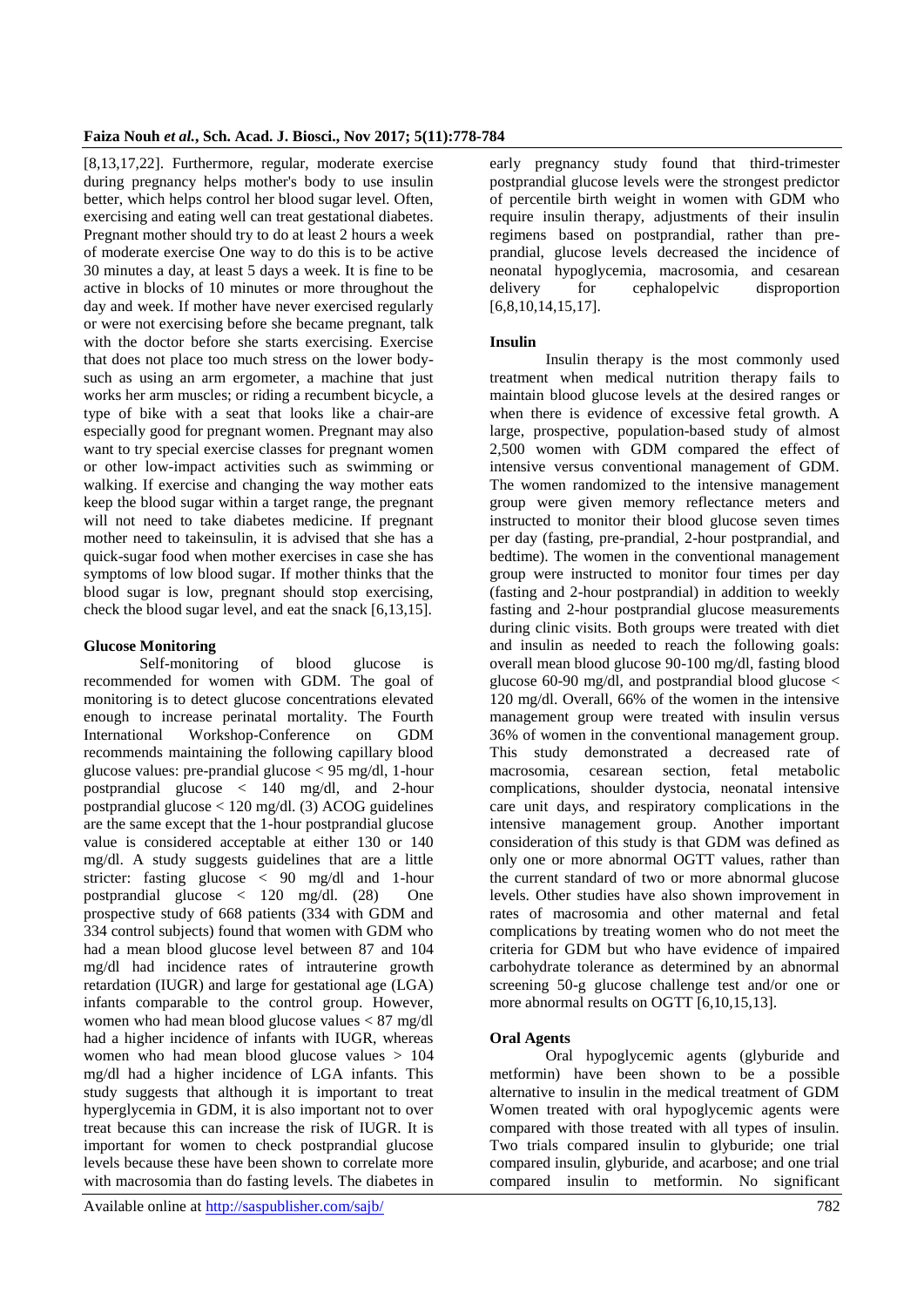#### **Faiza Nouh** *et al.***, Sch. Acad. J. Biosci., Nov 2017; 5(11):778-784**

differences were found in maternal glycemic control or cesarean delivery rates between the insulin and glyburide groups. A meta-analysis showed similar infant birth weights between women treated with glyburide and women treated with insulin there was a higher proportion of infants with neonatal hypoglycemia in the insulin group (8.1%) compared with the metformin group  $(3.3%)$  No substantial maternal or neonatal outcome differences were found with the use of glyburide or metformin compared with use of insulin in women with GDM. But it should be noticed that in 20% to 50% of cases in these trials the oral therapy seemed to be insufficient and additional insulin was needed to achieve the glycemic goals In addition, until now there has not been sufficient longterm follow-up data on the safety of metformin use in GDM with respect to the physical and psychological health of the offspring [13].

#### **CONCLUSION**

Gestational diabetes mellitus (GDM) is any degree of glucose intolerance with onset or first recognition during pregnancy. Pregnancy is a diabetogenic condition characterized by insulin resistance with a compensatory increase in β-cell response and hyperinsulinemia. Insulin resistance usually begins in the second trimester and progresses throughout the remainder of the pregnancy. Insulin sensitivity is reduced by as much as 80%. The prevalence of GDM varies worldwide and depends on the population being studied and the diagnostic tests employed. Approximately 40% of women with GDM who are obese before pregnancy develop type 2 diabetes within 4 years. The GDM can occur when mothers have a risk factors such as age greater than 25 years, parity ( $\geq$ 3) ,excess weight if MBI  $\geq$  27, short stature , low birth weight , poly cystic ovary syndrome ,impaired glucose tolerance , a previous child over 4000g, physically inactive, type of the diet, family history, high blood pressure in pregnancy multiple pregnancies, and increaser iron stores. Various physiological and hormonal changes of pregnancy have a significant effect on diabetes in pregnancy. Complications of pregnancy consequent upon preexisting diabetes are commonly separated into maternal and fetal complications. fetal complication include significantly increased risk of **macrosomia**, **hypoglycemia,** jaundice, respiratory distress syndrome , neonatal polycythemia , perinatal mortality, congenital malformation, hypocalcaemia , immature lungs, small left colon syndrome - causes symptoms of intestinal blockage, Stillbirth. Maternal complications include polyhydramnios, cesarean delivery, preclambsia. The main goal of GDM management is to reduce the risk for both mother and her infant after pregnant women diagnosed with gestational diabetes, mother will need to make changes in diets, and pregnant women will need to learn how to check the blood sugar level. In some

cases, mother will also need to learn how to give herself insulin injections. Moreover, adapting a daily exercise program as an adjunct to treatment, helps mothers body to use insulin effectively.

#### **REFERENCES**

- 1. World Health Organization, editor. Global tuberculosis report 2013. World Health Organization; 2013.
- 2. American Diabetes Association. Standards of medical care in diabetes—2013. Diabetes care. 2013 Jan 1;36(Supplement 1):S11-66.
- 3. American Diabetes Association. Diagnosis and classification of diabetes mellitus. Diabetes care. 2014 Jan 1;37(Supplement 1):S81-90.
- 4. Crowther C, Hiller J, Moss J, Mcphee A. Effect of Treatment of Gestational Diabetes Mellitus on Pregnancy Outcomes. *Journal of the New England of Medicine.* 2005; 352(24): 2478- 2487.
- 5. Setji T, Brown A, Feinglos M. Gestational Diabetes Mellitus. *Journal of Clinical Diabetes.*  2005; 23(1): 1-11.
- 6. Wendland EM, Torloni MR, Falavigna M, Trujillo J, Dode MA, Campos MA, Duncan BB, Schmidt MI. Gestational diabetes and pregnancy outcomesa systematic review of the World Health Organization (WHO) and the International Association of Diabetes in Pregnancy Study Groups (IADPSG) diagnostic criteria. BMC pregnancy and childbirth. 2012 Mar 31;12(1):23.
- 7. Donald R, Costan MD. Management of Gestational Diabetes. *Journal of Clinical Obstetrics and Gynaecology*. 1991; 34(3): 558- 609.
- 8. Kaaja R, Ronnemaa T. Gestational Diabetes: Pathogenesis and Consequences to Mother and Offspring. *International Journal of Medicine.* 2008; 5(4): 194-202.
- 9. David C S, Rober W L. Diagnosis and Management of Gestational Diabetes Mellitus. *Journal of American Family Physician*. 2009; 80(1): 57-62.
- 10. Bobrowski RA, Bottoms SF. *Underappreciated Risks of the Elderly Multipara. American Journal of Obstetrics and Gynaecology*. 1995; 172(6):1764- 1770.
- 11. Bener A, Zirie M, Janahi IM, Al-Hamaq AO, Musallam M, Wareham NJ. Prevalence of Diagnosed and Undiagnosed Diabetes Mellitus and Its Risk Factors in a Population-Based Study of Qatar. Diabetes Clinical Practices 2009; 84(1):99- 106.
- 12. Al-Kuwari MG, Al-Kubaisi BS. Prevalence and predictors of gestational diabetes in Qatar. Diabetologia Croatica. 2011; 1;40(3):65-70.
- 13. Engeland A, Bjørge T, Daltveit AK, Skurtveit S, Vangen S, Vollset S. Risk of Diabetes after Gestational Diabetes and Preeclampsia. A registry-